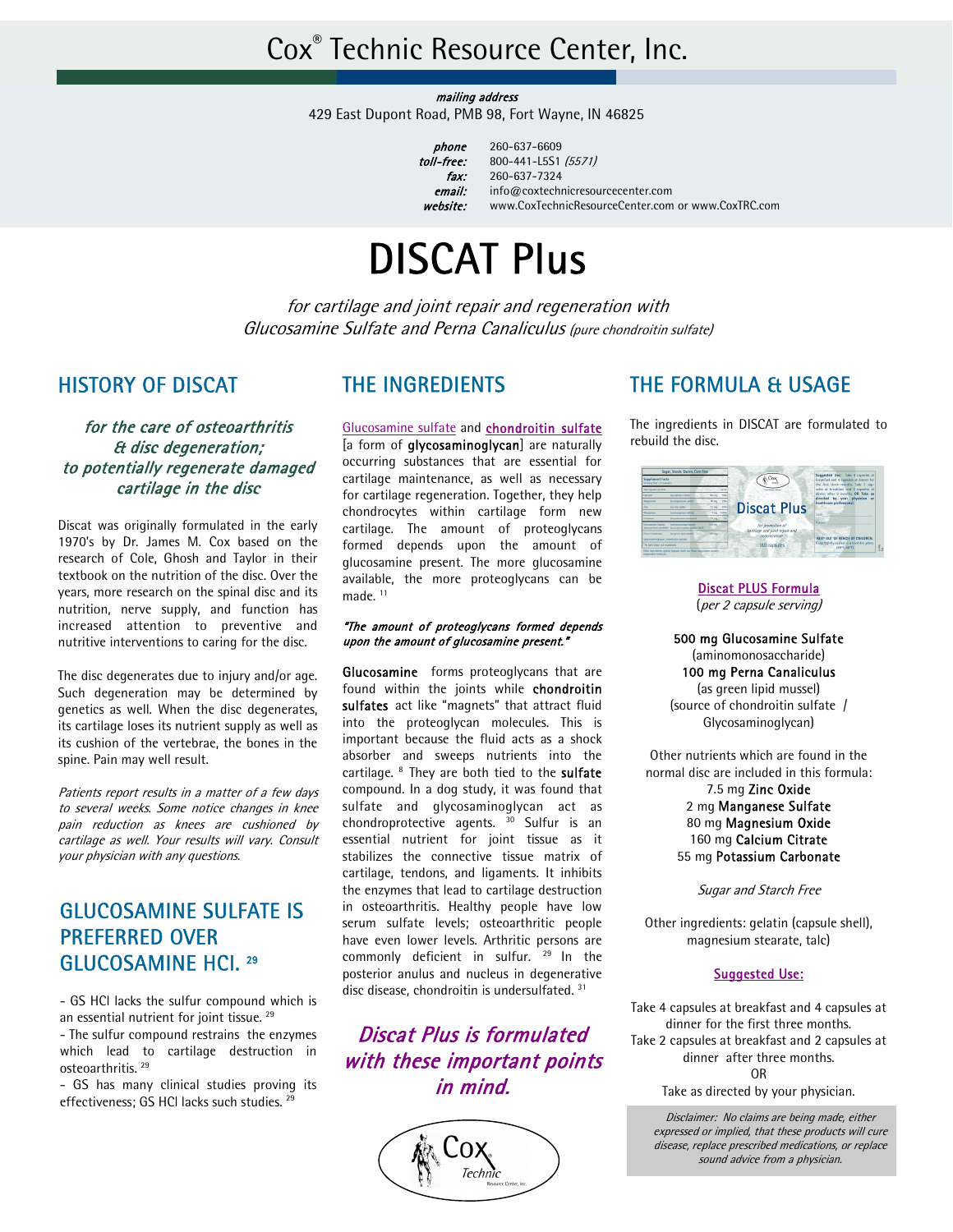mailing address

429 East Dupont Road, PMB 98, Fort Wayne, IN 46825

| phone      | 260-637-6609                                       |
|------------|----------------------------------------------------|
| toll-free: | 800-441-L5S1 (5571)                                |
| fax:       | 260-637-7324                                       |
| email:     | info@coxtechnicresourcecenter.com                  |
| website:   | www.CoxTechnicResourceCenter.com or www.CoxTRC.com |
|            |                                                    |

### DRUGS HARMFUL TO DISCS

#### Damaging Factors of Cartilage and Glycosaminoglycan Processing

#### ANTIDEPRESSANTS ENDANGER BONE and JOINTS

 Ray: Cyclic antidepressants may increase hip fracture risk. J of Manipulative Medicine (12/91):46

#### STEROIDS CAUSE BONE LOSS, INCREASE FRACTURE RISK

 Bockman RS et al: Steroid induced osteoporosis. Ortho Clin of N Amer 21(1):97

 Fries: Prednisone greatly increases fracture risk. J of Musculoskeletal Med (6/92):16

 Mitchell: [Steroid use causes osteodegenerative arthritic hips]. Radiology 1987; 62(3):709

 Fessler: [Chronic steroid use leads to epidural lipomatosis.] Spine 1992; 17(2)

#### NON-STEROIDAL ANTI-INFLAMMATORY DRUGS (NSAIDs) DEPRESS GAG PRO-DUCTION and SYNTHESIS, DESTROY CAR-TILAGE

 Yoo: Suppression of proteoglycan synthesis in chondrocyte cultures derived from canine intervertebral disc. Spine 17(2):221-224

Newman: Lancet 1985; pgs. 11-14

 VanDerKraan et al: High susceptibility of human articular cartilage glycosaminoglycan synthesis to changes in inorganic sulfate availability. J of Ortho Research 1990; 8(4):565-71

 Whittaker: Arthritis drugs actually cause cartilage destruction! Health & Healing 3(6):1-4

#### SALICYLATES (aspirin) DEPLETE GAG SYN-THESIS in DISC, LEAD to OSTEOARTHRI-TIS, WEAKEN BONE

 Palmoski: Arthritis and Rheumatism 1985; 28:548;

 DeVries: Arthritis and Rheumatism 1985; 28:922-9;

 Laan: Arthritis and sciatica drug weakens vertebrae. Backletter 1994;9(2):22

## HEALING PROPERTIES FOR DEGENERATED OR DAMAGED DISCS AND CARTILAGE

#### Glucosamine Sulfate

Perna Canaliculus [pure chondroitin sulfate – the green lipped mussel source of GAG]

Glucosamine sulfate and chondroitin sulfate [a form of glycosaminoglycan  $-$  GAG] are naturally occurring substances that are essential for cartilage maintenance, as well as necessary for cartilage regeneration. Together, they help chondrocytes within cartilage form new cartilage. The amount of proteoglycans formed depends upon the amount of glucosamine present. The more glucosamine available, the more proteoglycans can be made.<sup>11</sup>

**Glucosamine** forms proteoglycans that are found within the joints while *chondroitin* sulfates act like "magnets" that attract fluid into the proteoglycan molecules. This is important because the fluid acts as a shock absorber and sweeps nutrients into the cartilage. <sup>8</sup> They are both tied to the **sulfate** compound. In a dog study, it was found that sulfate and glycosaminoglycan act as chondroprotective agents. <sup>30</sup> Sulfur is an essential nutrient for joint tissue as it stabilizes the connective tissue matrix of cartilage, tendons, and ligaments. It inhibits the enzymes that lead to cartilage destruction in osteoarthritis. Healthy people have low serum sulfate levels; osteoarthritic people have even lower levels. Arthritic persons are commonly deficient in sulfur. <sup>29</sup> In the posterior

anulus and nucleus in degenerative disc disease, chondroitin is undersulfated. 31

*"The amount of proteoglycans (GAG's) formed depends upon the amount of glucosamine present."* 

Perna Canaliculus [\*from green lipped mussel (shellfish); those allergic to shellfish should be cautious  $j$  is pure *chondroitin sulfate* which is one form of glycosaminoglycan  $-$  GAG for short  $-$  in Discat and Discat Plus. It is reportedly the "single most effective" item for relief of joint pain and inflammation as occurs with disc herniations, osteoarthritis, and rheumatoid arthritis.

- may decrease (or eliminate) pain of rheumatiod and osteoarthritis
- may help restore mobility to degenerated joints/cartilage
- may decrease joint distortion from degeneration of joint tissue

Further, one of the most popular and effective substances used by doctors in Europe for arthritis is *chondroitin sulfate* A (CSA). CSA is naturally found in bones, cartilage, tendons, ligaments, vertebral discs as well as in many plants. <sup>17</sup> In one study, **77% of** those taking CSA reported reduced inflammation  $-$  over 42% higher than those receiving NSAIDs. It repairs degraded bones, increases the absorption and replacement of calcium and diminishes the disease and begins rebuilding the damaged area with none of the health risks of NSAIDs.

Perna canaliculus extract has proven to be the single most effective preparation ever encountered for the treatment of osteo- and rheumatoid arthritis. Perna canaliculus extract did have genuine anti-inflammatory effects.<sup>17</sup>

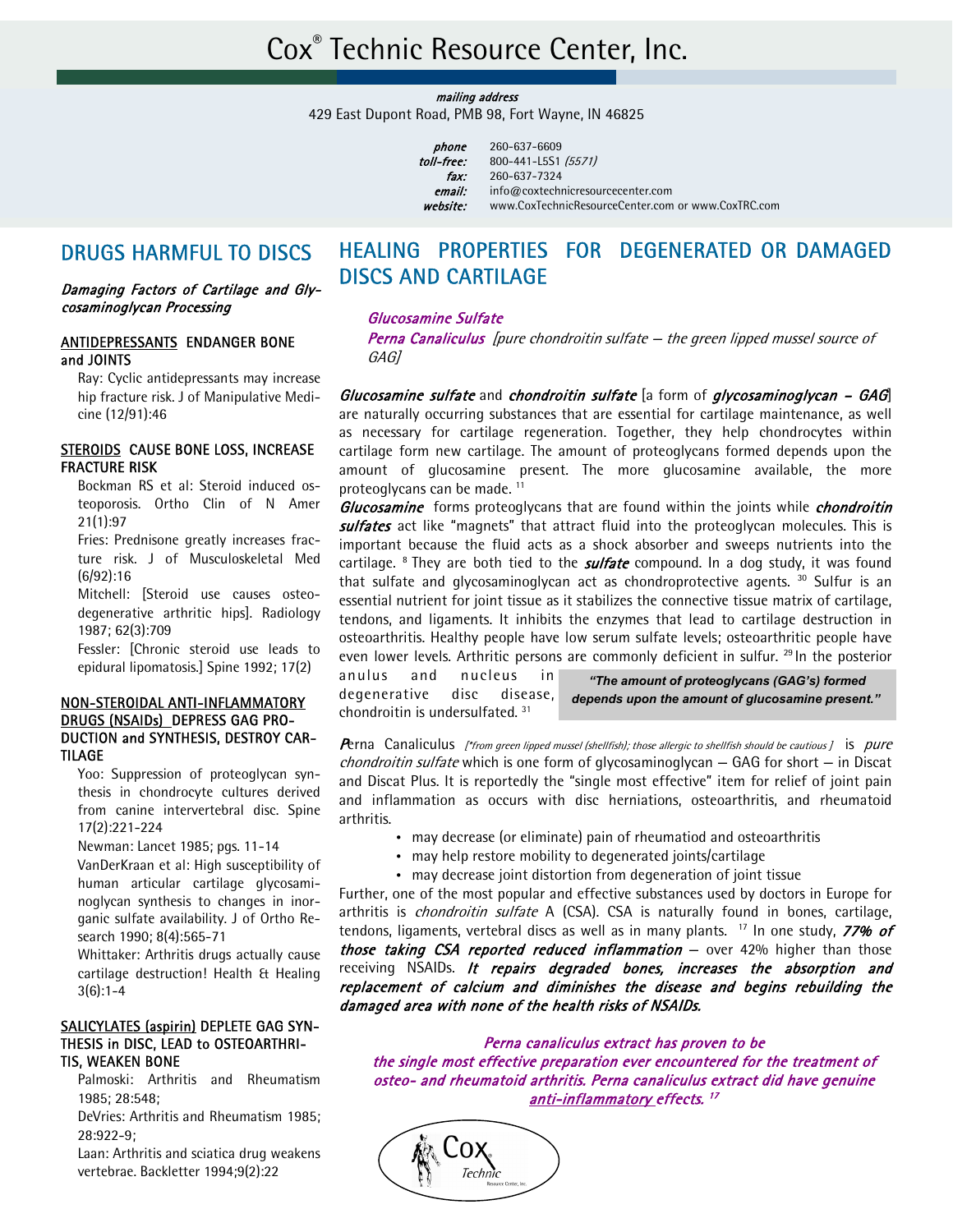mailing address

429 East Dupont Road, PMB 98, Fort Wayne, IN 46825

260-637-6609 800-441-L5S1 (5571) 260-637-7324

phone toll-free: fax: email: website:

## GLUCOSAMINE SULFATE

may prevent degeneration & promote regeneration of cartilage

 improves mobility and relieves pain with significantly less side effects than NSAIDs

has good tolerability

 maintains its good benefits even if there is an interruption in taking them compared with drug therapy which relieves pain only while taking the drug

 Glucosamine sulfate (GS) is a naturally occurring part of joint cartilage and forerunner for and stimulant of proteoglycan synthesis and the making of GAG which is necessary for development of the white fibrocartilage of the disc. Unlike NSAIDs which relieve symptoms of and, over time, accelerate the destruction of, degenerative joint and disc disease, glucosamine has been shown in experiments to slow the progression of the degenerative disease and promote repair of affected cartilage:

Two similar yet separate experiments<sup>6,7</sup> were conducted and gained similar results: patients receiving GS improved by 71% compared to a placebo group.<sup>6</sup>

A comparison<sup>8</sup> of 2 groups – one receiving ibuprofen and one GS three times per day (total of 1500 mg) for 30 days-showed that the GS group reported less pain on rest, standing, and exercise. The GS group's improvement was more pronounced, lasting for a period of 6 to 12 wks after the treatment ended.

In a double-blind study<sup>9</sup> of people suffering from osteoarthritis of the knees compared a placebo group to a GS group. The GS group showed significant reduction in pain, joint tenderness, and swelling treated with 1500 mg GS daily.

 Findings by electron micrographs of cartilage of persons receiving GS compared to a placebo<sup>10</sup> show:

Placebo results - typical of osteoarthritis;

GS results - more similar to healthy cartilage.

 GS is able to stimulate proteoglycan synthesis by chondrocytes and has mild anti-inflammatory properties. In a clinical trial, GS was tested against ibuprofen. 35% of the ibuprofen group complained of adverse effects throughout the treatment, with seven dropping out of the study. Only six of the 100 patients in the GS group experienced adverse effects. Therefore, GS was as effective as ibuprofen.18

 GS is the preferred form of glucosamine (over GS HCl, for example) and the only form of glucosamine subjected to over 300 scientific investigations & 20 double-blind studies. 29

The absorption rate for GS is about 98%. 24,25

 GS is extremely non-toxic, and its therapeutic margin is 10-30 times better than NSAIDs<sup>26</sup> When taken orally, it is more effective than placebo and at least as effective as NSAIDs in relieving the symptoms of osteoarthritis. 28

 2% of 1500 patients were unable to tolerate GS: peptic ulcer and diuretic use were associated w/increased risk of side effects, most commonly: gastric upset (3.5%), heartburn (2.7%), diarrhea and nausea  $(1\%)$ .  $^{27}$ 

## CHONDROITIN SULFATE

www.CoxTechnicResourceCenter.com or www.CoxTRC.com

Glycosaminoglycan (GAG)

info@coxtechnicresourcecenter.com

may stop destruction of & even enhance the regeneration of cartilage

Supplemented *chondroitin sulfates* work like naturally occurring chondroitins found in cartilage:

 stop enzyme starvation of cartilage and build proteoglycans, glycosaminoglycans, and collagen, the building blocks for healthy new cartilage.<sup>13</sup>

 protect existing cartilage from premature breakdown by inhibiting the action of certain "cartilage chewing" enzymes.<sup>12</sup>

work synergistically with glucosamine.14

 The central event in osteoarthritis and degenerative disc disease is the loss of the proteoglycans from the disc.<sup>32</sup>

 Low GAG precedes degenerative disc disease; injured and adjacent discs show less GAG and increased collagen. 33

Osteodegenerative arthritis shows increased release of GAG. 34

Arthrosis shows a loss of glycosaminoglycan. 35

Bucci reports that OSTEOARTHRITIS CAN BE REVERSED by chondroprotective agents - GAGs - if use of analgesics (aspirin, nonsteroidal drugs) is minimal.<sup>1</sup> Further, he states that *oral administra*tion of GAGs is better than injection because constant higher levels can be maintained in the bloodstream instead of short periods of elevation by shots.

Cole, Ghosh & Taylor wrote that mature beagle dogs, when given GAG over a 26 wk period, showed cartilage improvement.<sup>2</sup> These findings were the first to suggest that GAG administration might be of value in management of degenerative disc disease.

 A 50% loss of GAG from rabbit articular cartilage when arthritis of the joint was reported in one study. This caused the cartilage matrix to be less capable of restoring the proteoglycan content of the cartilage and resulted in loss of joint stiffness and resistance to the compression.<sup>3</sup>

In rabbits with osteoarthritis of the knee, injection of *sulfated* GAG inhibited enzymes that destroy cartilage and promoted repair of the defects. GAG had been found to increase proliferation of the hyaline cartilage of the hip joint in mice and the femoral condyles, femur and tibia of rabbits. Furthermore, Puhl and **Dustmann** induced regeneration of damaged cartilage in rabbits.<sup>5</sup>

 120 patients suffering from osteoarthritis of the knees and hips were either given oral chondroitin sulfates or a placebo. After three months, the group given the oral chondroitin in the morning and the evening reported a reduction in pain and pain movement. There were no reported side effects. In addition, there was a  $60$ -day carry-over effect when administration was stopped. Results appeared within 2 to 8 weeks. <sup>16</sup>

*(Continued on page 4)* 

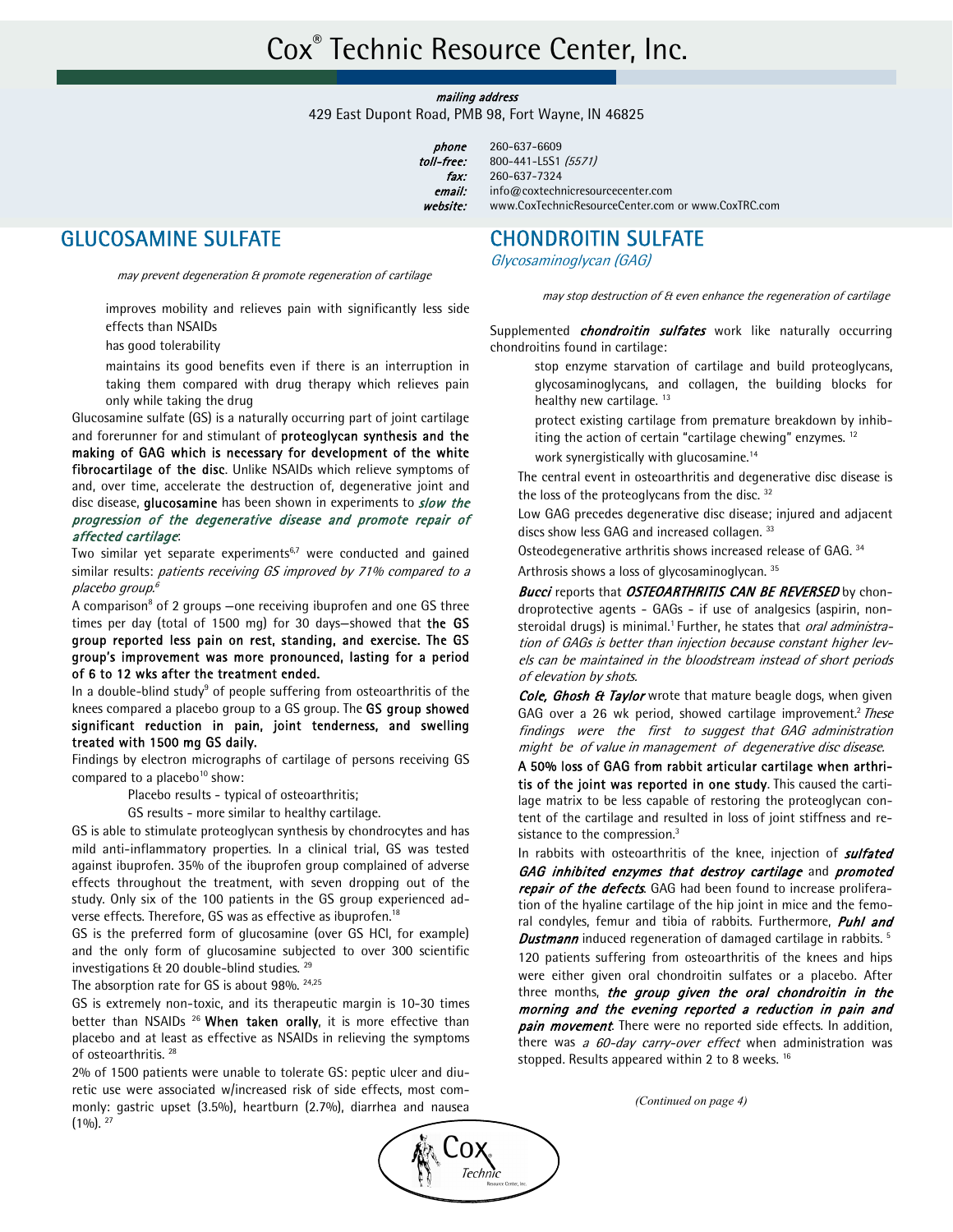#### mailing address

429 East Dupont Road, PMB 98, Fort Wayne, IN 46825

| phone      | 260-637-6609                                       |
|------------|----------------------------------------------------|
| toll-free: | 800-441-L5S1 (5571)                                |
| fax:       | 260-637-7324                                       |
| email:     | info@coxtechnicresourcecenter.com                  |
| website:   | www.CoxTechnicResourceCenter.com or www.CoxTRC.com |
|            |                                                    |

*(Continued from page 3)* 

 50 patients suffering from osteoarthritis of the knee were given oral chondroitin sulfate or a pain medication. Cartilage tissue samples were taken after three months of therapy. Results showed that the chondroitin group had repaired the cartilage to a significant degree.

**Eismont** showed circulation into the disc when he reported that antibiotics reach the nucleus pulposus following 8 hours of intramuscular administration.4

#### Dogs given GAG showed *less osteophyte for*mation, less disc space narrowing, better disc injury repair, and prevention of experimental disc degeneration.<sup>36</sup>

Trentham et al <sup>19</sup> (of Harvard University) report in Science on a new way to help rheumatoid arthritis (RA) sufferers: oral tolerization. This procedure involved a liquid solution of cartilage/collagen and orange juice. Dr. Trentham states that this seems to "teach" the body's immune system to stop inflaming the tissue around the joints. This appears to arrest the progress of RA. In a three month trial, 28 patients — all of whom were taken off all other drugs — got relief from RA; 4 went into remission. Thirtyone patients on a placebo became worse. Basically, this study finds that the immune system can be helped to relieve joint and disc pain and inflammation with cartilage.

 "Dr. Arthur Grayzel, senior vice president of medical affairs of the Arthritis Foundation, said he was quite encouraged by the [Trentham] study" that such a solution may have the **potential to halt rheuma**toid arthritis.<sup>20</sup>

 NEW! 42 patients with osteoarthritis (OA) of the knee were given 800 mg of oral chondroitin sulfate. The chondroitin sulfate patients showed less pain, better mobility, stabilization of joint space narrowing whereas the placebo patients' OA progressed. <sup>37</sup>

 NEW! A 6 month trial compared 800 mg of chondroitin sulfate and a placebo given to 80 patients with OA of the knee. Results showed that the patients had reduced use of pain medications and walked faster.<sup>38</sup>

#### References:

- -1- Bucci LR: Reversal of osteoarthritis by nutritional intervention. ACA J of Chiropractic (11/90): 69-72.
- -2- Cole TC, Ghosh P, Taylor TKF: Arteparon modifies proteoglycan turnover in the intervertebral disc. British J of Bone and Joint Surgery 1988; 70B(1):166.
- -3- Lowther DA: The effect of compression and tension on the behavior of connective tissues. Aspects of Manipulative Therapy, Churchill Livinstone 1985:16-21.
- -4- Eismont FL et al: Antibiotic penetration into rabbit nucleus pulposus. Spine 12(3): 254-6.
- -5- Wilhelmi, Maier: Experimental studies on the effects of drugs on cartilage. Ciba Geigy Documenta Geigy, Basle, Switzerland, 1982.
- -6- D'Ambrosio E et al: Glucosamine sulfate: a controlled clinical investigation in arthrosis. *Pharmatherapeutica* 1981;2:504-8
- -7- Crolle G. D'Este E: Glucosamine sulphate for the management of arthrosis: a controlled clinical investigation. Curr Med Res Opin 1980;7:104-9
- -8- Vaz: Double-blind clinical evaluation of relative efficacy of glucosamine sulphate in the management of osteoarthritis of knee in out-patients. Curr Med Res Opin '82;8:145-9.
- -9- Pujalte JM et al: Double-blind clinical evaluation of oral glucosamine sulphate in the basic treatment of osteoarthritis." Curr Med Res Opin 1980;7:110-14
- -10-Drovanti A et al: Therapeutic activity of oral glucosamine sulfate in osteoarthritis: a placebo-controlled, doubleblind investigation. *Clin Ther* 1980;3:260-72
- -11-Benedikt H: Glycosaminoglycans and derivatives for treatment of arthritis. Chiropractic Products 1997; May: 92-95
- -12-Soldani G, Romangnoli J: Experiment and clinical pharmacology of glycosaminoglycan (GAGS). Drugs in Experimental and Clinical Research 1991; 18(1):81-85.
- -13-Rovetta G: Galactosaminoglycuronglycan sulphate (matrix) in therapy of tibiofibular osteoarthrosis of the knee. Drugs in Experimental and Clin Research 1991; 18(1):53-57.
- -14-Pruden JF, Balassa LL: The biological activity of bovine cartilage preparations. Seminars in Arthritis and Rheumatism 1974; 3(4):287+.
- -15-Pepitone VR: Chondroprotection with chondroitin sulfate. Drugs in Experimental and Clinical Research 1991; 17(1):3-7.
- -16-Olivero U et al: Effects of treatment with matrix on elderly people with chronic articular degeneration. Drugs in Experimental and Clincal Research 1991: 17(1):45-51.
- -17-Wellburn M: Shotgun approach may quell arthritis, rheumatism, and back pain! J of Arthritis Research 1994; Sept:15-22.
- -18-Fassender HM et al: Glucosamine sulfate compared to ibuprofen in osteoarthritis of the knee. Osteoarthritis and Cartilage 1994; 2(1):61-69.
- -19-Trentham DE et al: Effects of oral administration of Type II collagen on rheumatoid arthritis. **Science** 1993; 261: . -20-"Chicken bone protein aids arthritis sufferers, scientist says." Dallas Morning News 24 September 1993:sec. A, p. 6.
- -21-Theodosakis J, Adderly B, Fox B: The Arthritis Cure. New York: St. Martin's Press, 1997: 55.
- -22-Sullivan MX, Hess WC: Cystine content of finger nails in arthritis. JBJS 1935; 16:185-8.
- -23-Senturia BD: Results of treatment of chronic arthritis and rheumatoid conditions with colloidal sulphur. JBJS 1934; 16:119-25.
- -24-Setnikar I et al: Pharmacokinetics of glucosamine in man. Arzneim Forsch 1993; 43(1):1109-13.
- -25-Setnikar I et al: Pharmacokinetics of glucosamine in the dog and man. Arzneim Forsch 1986; 36(4):729-35.
- -26- **Arzneim Forsch** 1991; 41:542-5
- -27- Pharmatherapeutica 1982; 3:157-68
- -28-Reicht A, Forster KK, FIscher M et al: Efficacy and safety of intramuscular glucosamine sulfate in osteoarthritis of the knee. Arzneimittle-Foschung 1994; 44(1):75-80
- -29- Murray MT: Irrefutable evidence: glucosamine sulfate proven superior over other forms of glucosamine and chondroitin sulfate. Vital Communications, Inc.
- -30-Aitman: Arthritis and Rheumatism 1991; 31(1)
- -31-Hutton et al: Analysis of chondroitin sulfate in lumbar intervertebral discs at two different stages of degneration as assessed by discogram. J of Spinal Disorders 1997; 10(1)
- -32-Bishop PB, Bray RC: Abnormal joint mechanics and the proteoglycan composition of normal and healing rabbit medial collateral ligament. JMPT 1994; 16(5):300-5
- -33-Melrose, Ghosh, Taylor, Osti, Vernon-Roberts: A longitudinal study of the matrix changes induced in the intervertebral disc by surgical damage to the anulus fibrosus. Journal of Orthopedic Research, vol. 10
- -34-Ratliffe: Increased release of matrix componenets from articular cartilage in experimental canine osteoarthritis. J of Orthopedic Research, vol. 10
- -35-Olsen: Acta Orthop Scand 1989; 60(1):23-25
- -36-Internaional Society for the Study of the Lumbar Spine. Proceedings published by Saunders. 1990:13. -37-Uebelhart D: Effects of oral chondroitin sulfate on the progression of knee osteoarthritis: a pilot study. Os-
- teoarthritis and Cartilage 1998; 68(A):39-46 -38-Bucci L, Poor, G: Efficacy and tolerability of oral chondroitin sulfate as symptomatic slow-acting drug for osteoarthritis in the treatment of knee osteoarthritis. Osteoarthritis and Cartilage 1998; 68(A):14-21

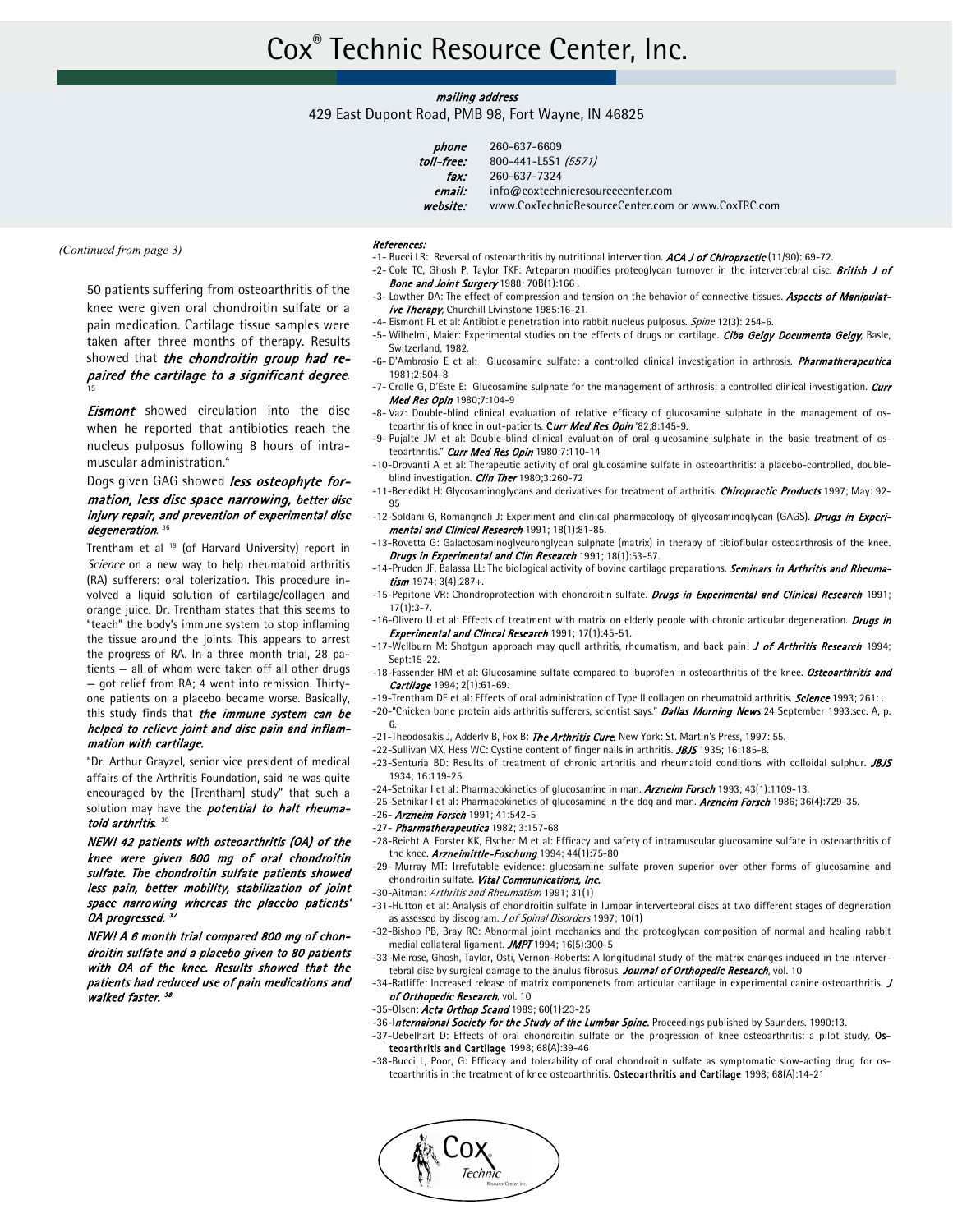mailing address

429 East Dupont Road, PMB 98, Fort Wayne, IN 46825

| phone      | 260-637-6609                                       |
|------------|----------------------------------------------------|
| toll-free: | 800-441-L5S1 (5571)                                |
| fax:       | 260-637-7324                                       |
| email:     | info@coxtechnicresourcecenter.com                  |
| website:   | www.CoxTechnicResourceCenter.com or www.CoxTRC.com |
|            |                                                    |

#### CHIROPRACTIC & GLUCOSAMINE SULFATE FOR OSTEOARTHRITIS

Gottlieb MC: Conservative Management of Spinal Osteoarthritis with Glucosamine Sulfate and Chiropractic Treatment. JMPT 1997; 20(6):400-14 This excerpt reprinted with permission of publisher, Williams and Wilkins  $\circ$  1997

#### Objective:

To evaluate the rationale behind the most commonly used treatments of osteoarthritis, including nonsteroidal anti-inflammatory drugs (NSAIDs), and to assess more effective conservative treatment options.

#### Summary of Background Data:

This review includes a description of the pathophysiology and prevalence of osteoarthritis, joint physiology and NSAID treatment of osteoarthritis, as well as side effects on joints, the gastrointestinal tract, kidneys and liver. Several studies of conservative treatment, consisting of supplementation of glucosamine sulfate (which occurs naturally in the human body), exercise and the use of chiropractic treatment for maintaining joint function and preventing further destruction, are reviewed.

#### Data Sources:

A computerized search of Medline using the key indexing terms osteoarthritis, degenerative joint disease, nonsteroidal anti-inflammatory drugs, glucosamine sulfate, chiropractic and manipulation.

#### Results:

Numerous studies were obtained under each subheading and reviewed by category. Human and animal-model studies are described.

#### Conclusion:

The rationales for using NSAIDs in the treatment of osteoarthritis is controversial and openly contested. Given the detrimental effects of NSAIDs on joints and other organs, their use should be discouraged and their classification as a first choice conservative treatment should be abolished. A truly effective and conservative approach to the treatment of osteoarthritis should include chiropractic manipulation, essential nutrient supplementation, exogenous administration of glucosamine sulfate and rehabilitative stretches and exercises to maintain joint function. Because there is no correlation between pain levels and the extent of degeneration detected by radiographic or physical examination, conservative treatment should be initiated and sustained based on functional, objective findings and not strictly on how the patient feels. The use of NSAIDs should be limited to the treatment of gross inflammation and analgesics should only be used in the short-term when absolutely necessary for pain palliation. The present conservative approach could lead not only to a better quality of life but also to the saving of health care dollars by reducing the iatrogenic morbidity and mortality associated with NSAID use.



### LOSS OF GLYCOSAMINOGLYCAN FROM THE NUCLEUS PULPOSUS LEADS TO INTERNAL STRESS CHANGES IN THE DISC LEADING TO **DEGENERATION**

Boxberger, JI; Sen, S; Yerramalli, CS; Elliott, DM: Nucleus pulposus glycosaminoglycan content is correlated with axial mechanics in rat lumbar motion segments. JOURNAL OF ORTHOPAEDIC RESEARCH 2006; 24 (9):906-1915

The unique biochemical composition and structure of the intervertebral disc allow it to support load, permit motion, and dissipate energy. With degeneration, both the biochemical composition and mechanical behavior of the disc are drastically altered, yet quantitative relationships between the biochemical changes and overall motion segment mechanics are lacking. This study showed that moderate decreases in nucleus glycosaminoglycan content consistent with early human degeneration affect overall mechanical function of the disc. These decreases may expose the disc to altered internal stress and strain patterns, thus contributing through mechanical or biological mechanisms to the degenerative cascade.